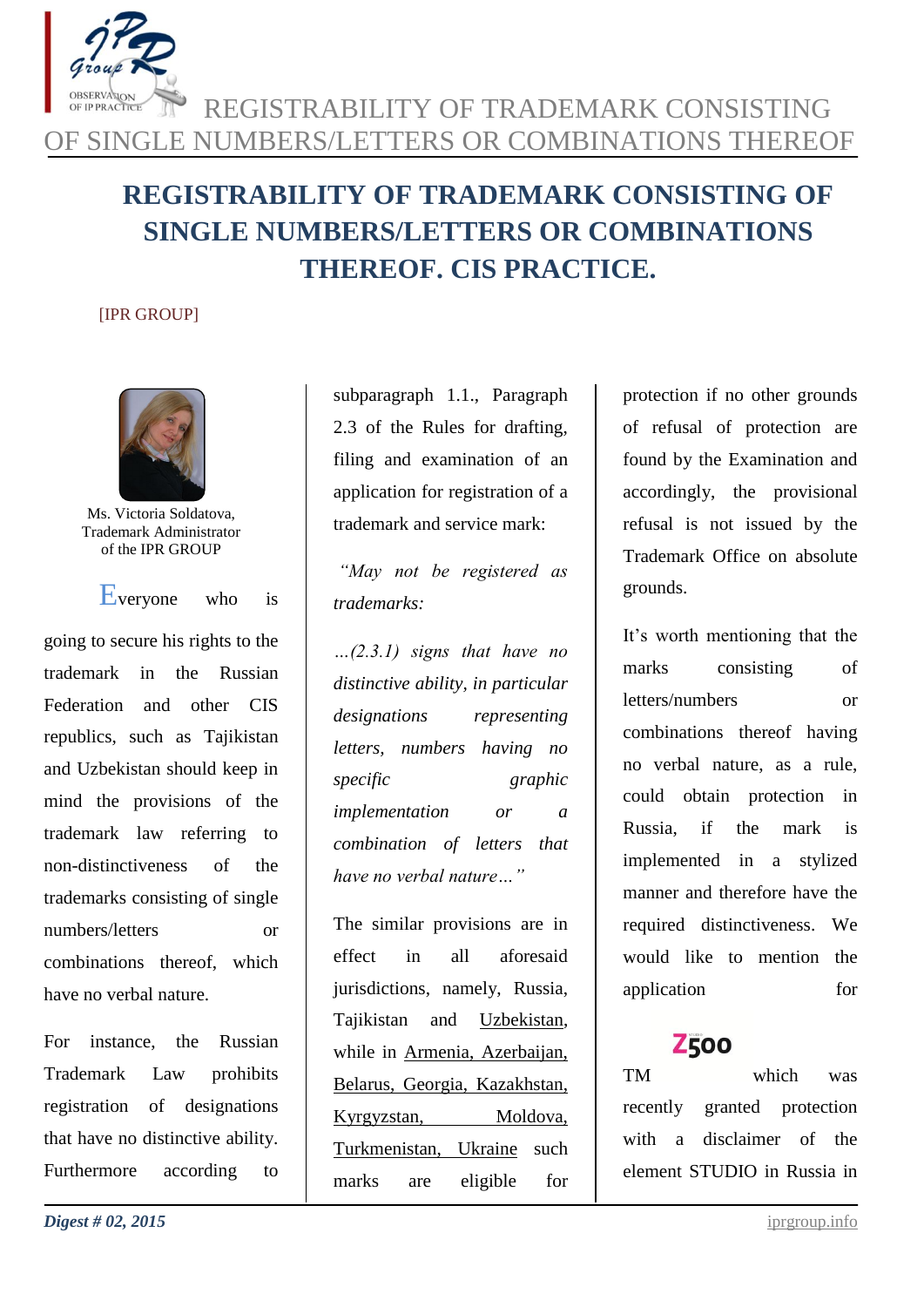respect of services 36, 37 and 42.

Another aspect that should be kept in mind when applying for registration of such a mark is if the sufficient use of the mark in the jurisdiction that refused the application on the ground of non-distinctiveness could be proved. Please note that according to the above cited law of Russia

"The provisions referred to in subparagraphs (2.3.2.1),  $(2.3.2.2)$ ,  $(2.3.2.3)$  and (2.3.2.4) of this paragraph shall not apply to signs which have acquired distinctiveness as a result of their use for particular products.

The evidences of the obtained distinctive ability shall be submitted by the applicant. Such evidences, in particular, shall include information on duration of use of the designation, the intensity of its use, etc."

Accordingly, even if the provisional refusal was issued for the applied designation consisting of letters/numbers or combinations thereof having no verbal nature, it is nevertheless possible to achieve trademark protection if the mark was in use in the jurisdiction, which initially refused protection.

The Examination should be provided with the evidences containing the following information:

*- Volumes of production and sales of product/scope of services, marked by the declared designation;*

*- Territories of retail of the products/offering services marked by the declared designation;*

*- Duration of use of the declared designation for marking of the goods/services indicated in the Application;*

*- Volumes of advertising expenses of the goods/services marked by the declared designation;*

*- The information about consumers' level of awareness of the declared designation and of the producer of the marked goods/ provider of the*  *services, including results of sociological surveys;*

*- Publications about the products/services marked by the declared designation in the public media;*

*- Information about exhibiting products/services marked by the declared designation at expo shows, etc.*

The best evidences are promotional and advertising materials (catalogues, brochures), publications in the media, information about participation in the expo shows in the relevant jurisdiction and abroad (any diplomas, awards, participation certificates etc.) invoices, delivery bills, contracts, price lists, etc.

One of the key aspects that should be kept in mind is that the evidences should be provided for the trademark in a view it was applied for registration.

We would like to mention the successful case in Russia when **IR 1034523 TM CTX** was refused by the Russian Trademark Office on the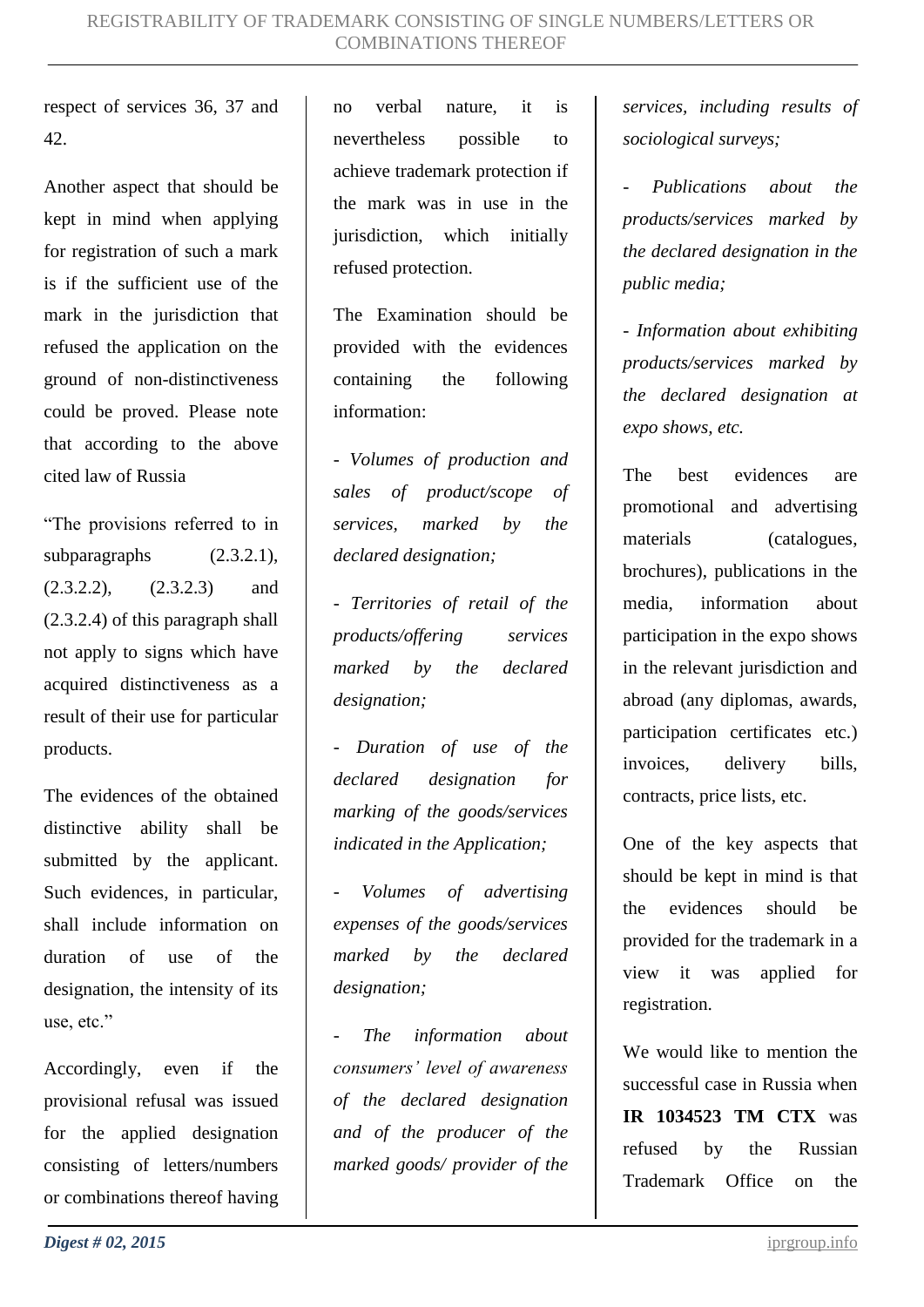ground of the lack of distinctiveness, however, the mark was in use in Russia and therefore, we filed an Objection supported by a solid package of evidences of trademark use in respect of Russia and the grant of protection decision followed.

We should note that sometimes if the designation is applied for a broad range of goods/services, while it is not in use in respect of all goods/services applied for, we recommend to specify the list of goods/services up to the items, for which the designation is actually used. It should be kept in mind that when it comes to the designations lacking distinctiveness the local trademark offices carefully examine the documents confirming the use of the trademark in this jurisdiction and worldwide. Protection could therefore be granted only in respect of the particular goods and services, in respect of which the sufficient use could be proved.

We would like to mention that we successfully overcame the provisional refusal issued by the Russian Trademark Office for IR 1074007 TM **VKP80III** Under the trademark ticket printers for various applications (Selfservice kiosks, ATMs & Banking machine, Gaming machine, Parking payment terminal, Vending machine, Queue management system) are offered. The mark was applied for a narrow list of goods in class 09, namely, automatic distribution machines; mechanisms and part of automatic distribution machines, namely electronic operated printers for printing receipts, sales checks and tickets; electronic operated receipts, sales checks and tickets dispensers; cash registers. Though in our Objection we mentioned that the applicant agrees to limit the goods even further, the protection was granted in respect of all applied goods with due consideration of the evidences of trademark use in Russia, the applicant was able to provide, which were regarded by the Examiners to show sufficient use in respect of all goods applied for.

We should say some words concerning Kazakhstan practice of Examination of the trademarks consisting of letters/numbers or combinations thereof having no verbal nature. According to the paragraph 8 of the Article 6 of the Kazakh Trademark Law, which was in effect until January 31, 2012, the trademarks consisting of less than three letters and/or figures do not have a distinctive ability and therefore were not eligible for protection in this country. However, the paragraph 8 of the Article 6 prohibiting the registration of such trademarks was excluded from the Kazakh Trademark Law, due to the amendments, which entered into force starting from January 31, 2012. Accordingly, at the current moment there are no obstacles to registration of such designations in Kazakhstan.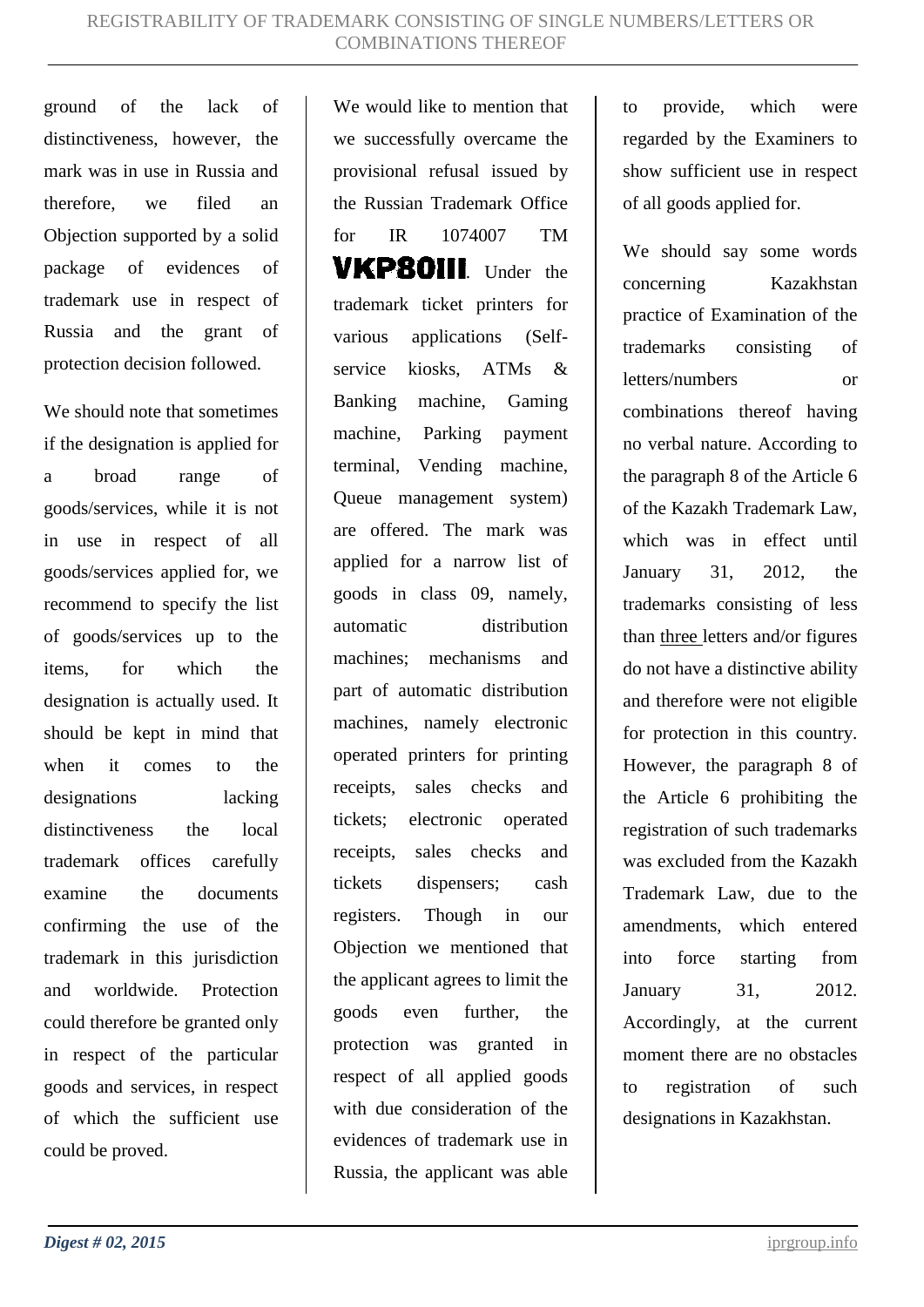It could be illustrated by the following case: The provisional refusal was issued for **IR 1064878 TM D3** in Kazakhstan on February 03, 2012 in respect to all applied goods. Though the refusal date was after the amended trademark law allowing registration of such marks came into force, we informed the client that at that moment we saw no chances to overcome the provisional refusal, as the application for the said trademark in the name of D3 LED, LLC was filed on **January 12, 2011** and therefore, it shall be examined in accordance with the Kazakh Trademark Law, which was in effect before January 31, 2012, as the law has no retroactive force in Kazakhstan. Accordingly, we recommended to reapply for registration of the cited trademark in Kazakhstan under national or international procedure a little bit later allowing the new examination practice to take shape. A national application for TM D3 in the name of D3 LED, LLC was filed in Kazakhstan on June 21, 2012

and the Grant of Protection decision followed on July 25, 2013.

Another example, which is illustrative of the practice of examination of trademarks consisting of letters/numbers or combinations thereof having no verbal nature in both Russia and Kazakhstan, is the **Trademark MJ IR 1043484**, which was refused protection in these countries on the ground of non-distinctiveness. Following the consultations with our company as to registrability of this mark in these jurisdictions, the applicant decided to file a national application in Russia for the trademark in a view it is used and is displayed on the applicant's website, i.e



(application date April 24, 2012), which successfully proceeded to registration on April 26, 2013. With regard to Kazakhstan the applicant opted for filing an application for a word mark **MJ**, as at that moment the new changes to Kazakhstan

Trademark law took place already, of which we informed him and the registration of such marks became possible. The application was filed in Kazakhstan on April 23, 2012, the registration date is October 15, 2013.

In our opinion, the approach to the examination of applications where no issues are raised in respect of designations consisting of single numbers/letters or combinations thereof, which have no verbal nature, is more correct and meets today's realities, because such an approach does not create obstacles to registration, and therefore it complies with the essence of the relationship between the object of rights and the reality in which it exists - a market economy tending to efficiency. Naturally less applicant's efforts for acquisition of rights due to less bureaucracy and unnecessary excessive regulatory procedures of public services (Examination), enhance the position of the right holder (s) in the market environment.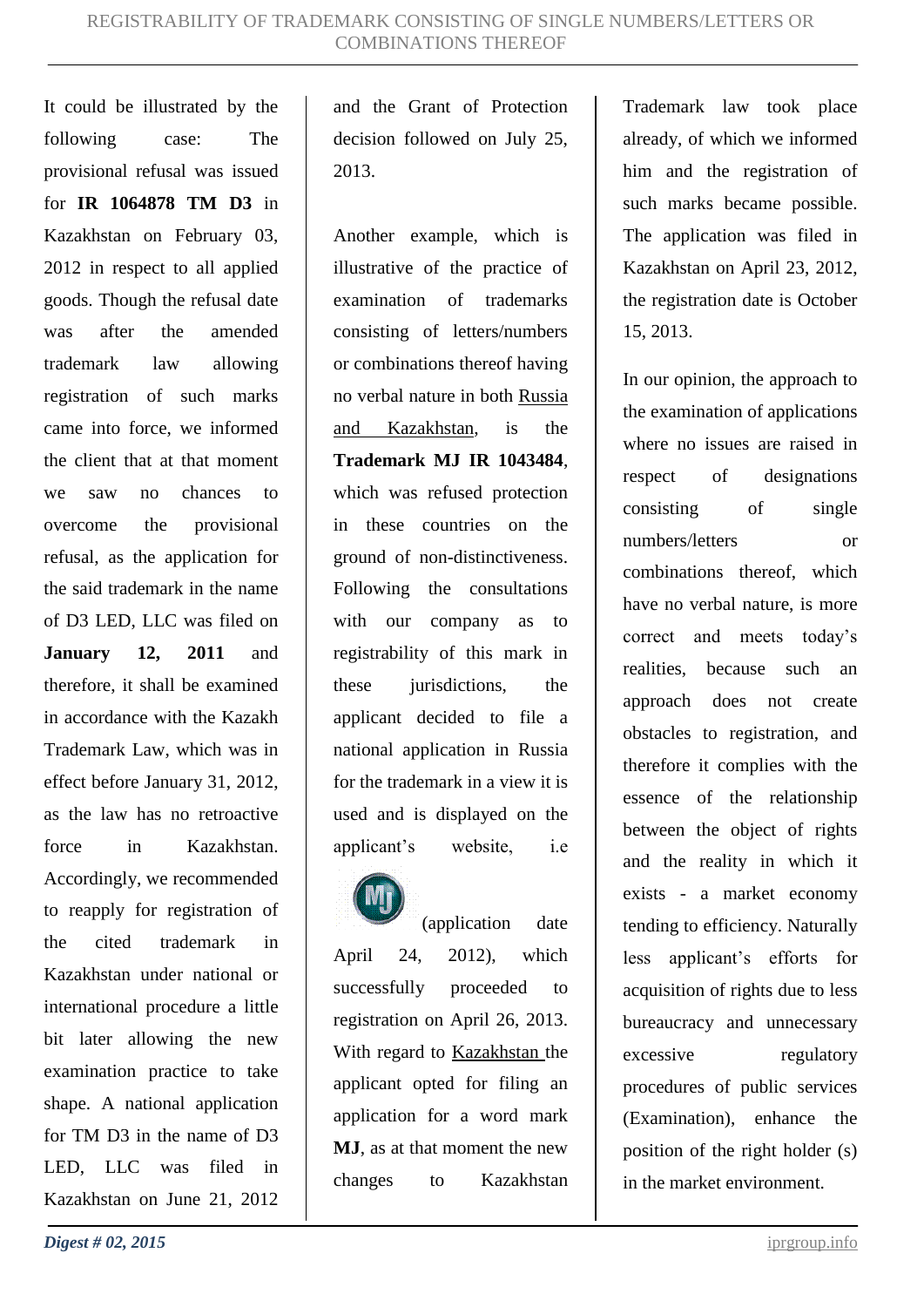The applicant fully understands that low distinctiveness of his/her mark is not primarily in his interests, and that there is probability that the use of such a designation could activate the purely market regulation mechanism – consumers' inattention to products offered under the mark poorly performing its function, and will have the relevant consequences for the applicant. However, a lack of distinctiveness of marks consisting of several letters and/or numbers traditionally regarded as non-distinctive is questionable. The existing examples show that such combinations of letters as GMC, JVC, TWR or even LG and J7 perfectly perform the functions of a trademark and it does not impair their recognizability. Obviously the existence and development of brand awareness concerning such marks (" life of the brand ") largely depends on purely marketing actions taken by their owner – maintaining the quality of products/services, successful advertising. marketing and so forth, rather than the number of symbols the mark contains. Therefore, we assume that taking over unnecessary regulatory functions, the examination of the Trademark Offices with such a practice imposes unnecessary burden on the applicant that in principle doesn't comply with the nature of the environment of an object of right, i.e. its efficiency.

We hope our brief overview of the cases from our practice concerning the registrability of designations consisting of single numbers/letters or

combinations thereof, which have no verbal nature, would be useful and helpful for both IP practitioners and companies who are seeking to achieve protection of their brands in CIS states – not yet highly developed but one of the most promising markets. We would be glad to offer our professional advice regarding each particular case and services for any IP matters in *Ukraine, Russia, Belarus, Georgia, Armenia, Azerbaijan, Kazakhstan, Kyrgyzstan, Tajikistan, Turkmenistan, Uzbekistan, Moldova.*



### **Ms. Victoria Soldatova, Trademark Administrator of the IPR GROUP**

2011 – Joined the IPR Group. Holds the position of Trademark Administrator. Her particular specialization within IP is management of trademark cases, including preparing trademark applications, trademark renewal applications; trademark assignment and licensing; negotiating the letters of consent and coexistence agreements; liaison with local company offices.

During the carrier, managed a lot of trademark cases, Victoria has obtained hundreds of LoC, as well reached and drafted Coexistence Agreements on behalf of the clients.